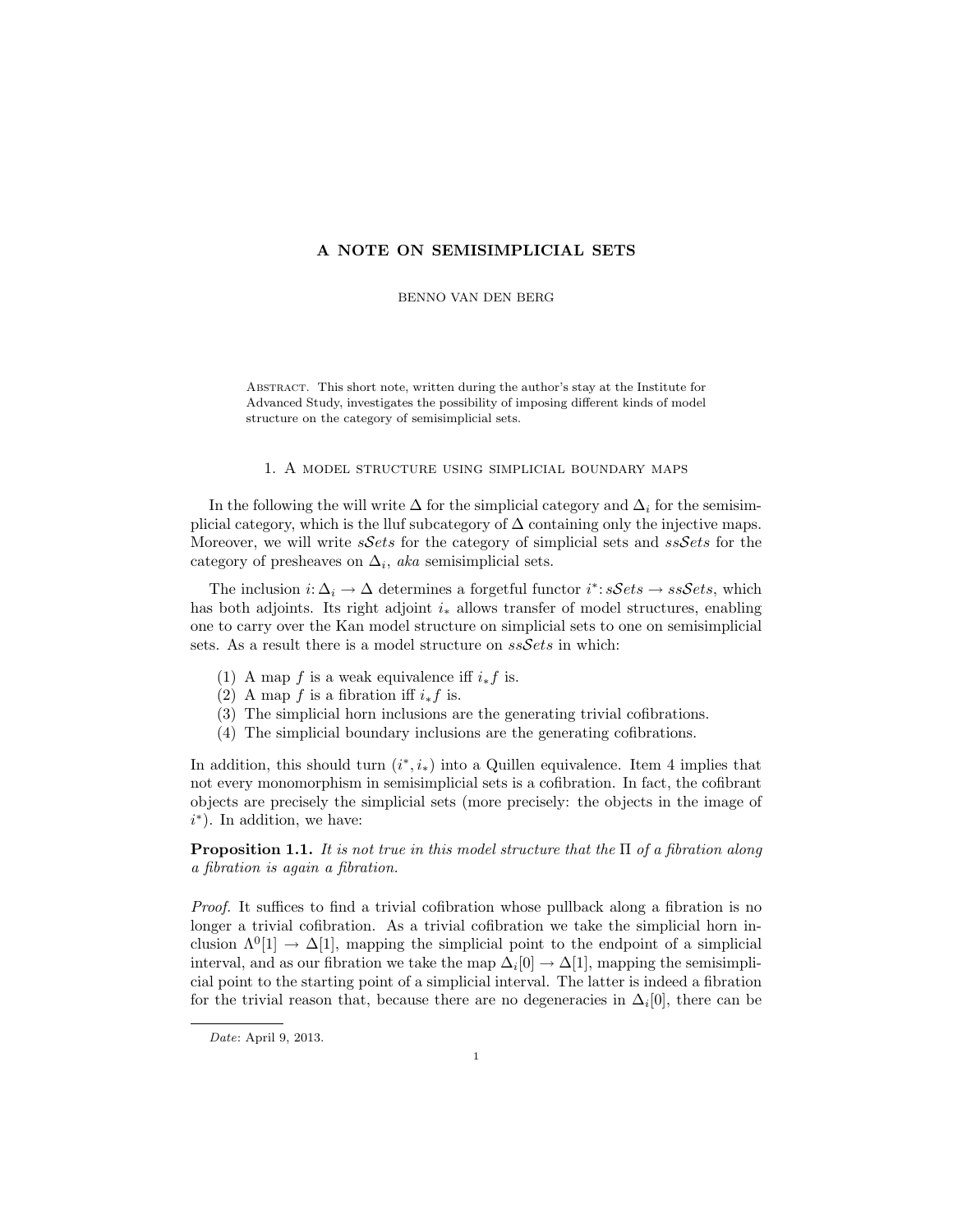## 2 BENNO VAN DEN BERG

no map from a simplicial horn into it. But the pullback is  $0 \to \Delta_i[0]$ , which is not a cofibration as  $\Delta_i[0]$  is not cofibrant.

## 2. No model structure using semisimplicial boundary maps

In order to circumvent the obstruction from the previous paragraph one might try to define a model structure on  $ssSets$  based on semisimplicial boundary maps and semisimplicial horn inclusions. We will now show that this is impossible.

But first we recall some facts about Quillen model categories. Let A be any object in a model category. We can factor the codiagonal  $A + A \rightarrow A$  as a cofibration followed by a trivial fibration:

$$
A + A \xrightarrow{[\partial_A^0, \partial_A^1]} \text{Cyl}(A) \xrightarrow{\sigma_A} A.
$$

The object in the middle is called a *cylinder object* on A and determines a notion of left homotopy on maps from A to any other object  $X$ , the definition being that  $f_0: A \to X$  is left homotopic to  $f_1: A \to X$  whenever there is a map  $H: Cyl(A) \to X$ with  $f_e = H \partial_A^e$  for  $e \in \{0, 1\}$ . If A is cofibrant and X is fibrant, then this defines an equivalence relation and we will write  $[A, X]$  for the quotient.

Now consider the following non-triviality requirements for a model structure on the category of semisimplicial sets:

- (1) There is a fibrant object P with  $|P_0| \geq 2$  and  $[A, P] = 1$  for any cofibrant object A (existence of a non-trivial contractible space).
- (2) There is a fibrant object Q with  $|[A, Q]| \geq 2$  whenever  $|A_0| > 0$  and A is cofibrant (existence of a space with more than one connected component).

**Remark 2.1.** Note that in both requirements it sufficient to consider only *fibrant*cofibrant A, because of the existence of fibrant replacements and the following fact: if  $f: A \to B$  is a trivial cofibration and X is fibrant, then f determines a map  $[B, X] \to [A, X]$  which is a bijection.

**Proposition 2.2.** There is no model structure on the category of semisimplicial sets in which the semisimplicial boundary map  $0 = \partial \Delta_i[0] \to \Delta_i[0]$  is a cofibration and which satisfies both non-triviality requirements.

*Proof.* Suppose there would be. Then  $D = \Delta_i[0]$ , the representable semisimplicial set at 0, would be cofibrant. Consider a cylinder object on it:

$$
D + D \xrightarrow{[\partial_D^0, \partial_D^1]} \text{Cyl}(D) \xrightarrow{\sigma_D} D.
$$

Note that because there is a map  $\sigma_D$  as shown, the object Cyl(D) can only have 0-simplices. Now we make a case distinction as to whether  $\partial_D^0$  and  $\partial_D^1$  map to the same 0-simplex in  $Cyl(D)$  or not.

Case 1:  $\partial_D^0$  and  $\partial_D^1$  map to the same 0-simplex. Then find a fibrant object P with  $|P_0| \geq 2$  and  $[A, P] = 1$  for any cofibrant A. The former means that there are two